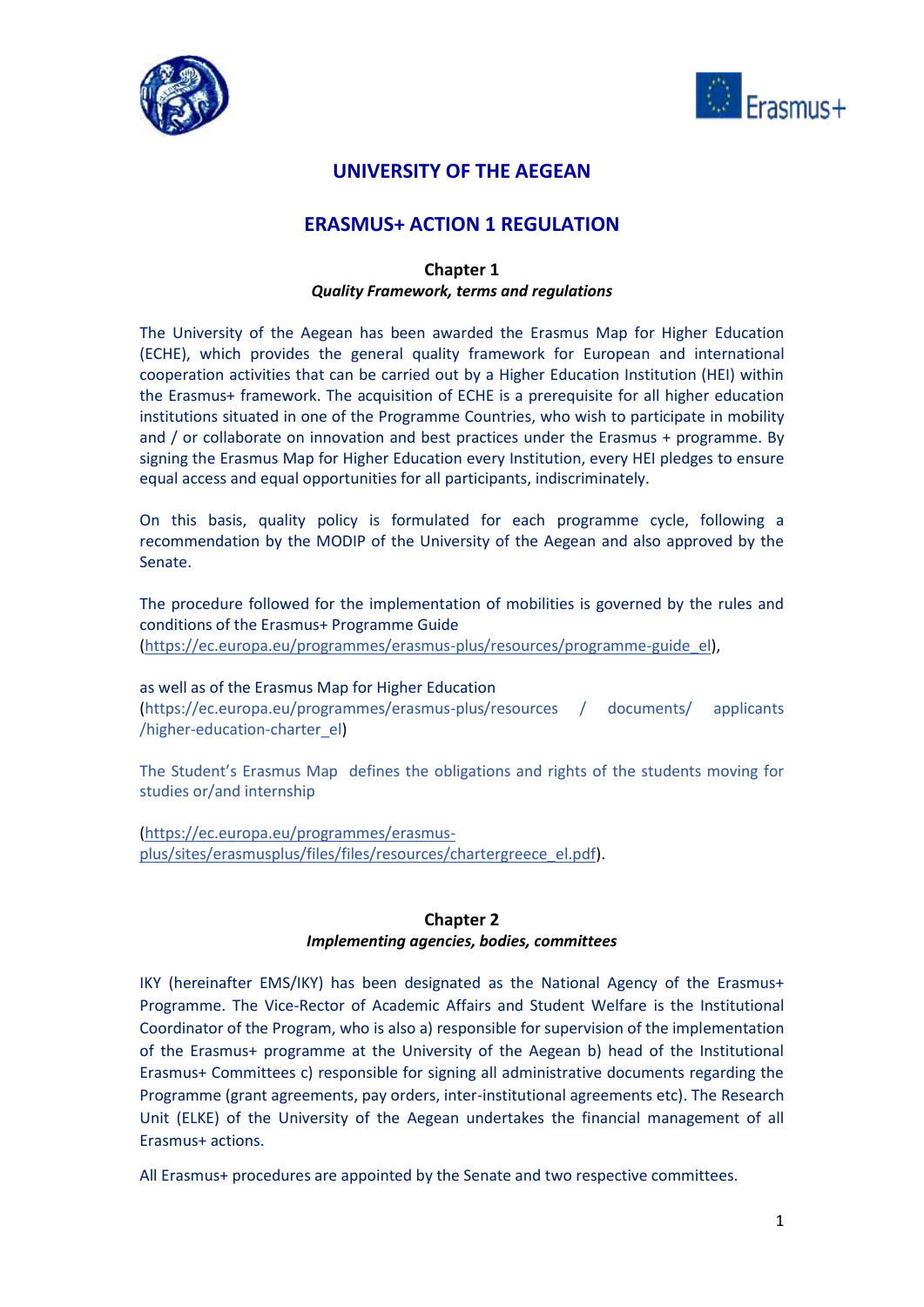



The Erasmus+ Management Committee consists of the Institutional Coordinator as the Head of the Committee, the Departmental Coordinators, Schools representatives and equal substitute members, the Head of the Department of International Academic Programmes with his/her substitute member from the Erasmus+ Office and a representative of the Research Unit (ELKE) with his/her substitute.

The Committee is responsible for ensuring the smooth implementation of procedures carried out by the Erasmus+ Office. Following the recommendations of the Vice-rector in charge and according to the provisions of the European Union, as handled by the EMS/IKY, the Committee undertakes:

- 1. The formulation of criteria included in mobility calls
- 2. The allocation of places for studies, internship, teaching or training per School
- 3. The validation of results regarding the selection of participants
- 4. The examination of any objections tο the aforementioned results or any administrative malfunction occurring
- 5. To propose further practices to the Senate, as regards international academic exchanges

The Erasmus Strategic Committee consists of the Institutional Coordinator as the Head, the Departmental Coordinators with their substitute members, the Head of the Department of International Academic Programmes and his/her substitute member from the same office.

The Erasmus Strategic Committee is responsible for the planning of issues of the Departments' participation in academic exchanges and of general issues related to Erasmus+ actions ((European and International Mobility, Joint Postgraduate Programs, Strategic Partnerships, Knowledge Alliances, Skills Development in Higher Education, Jean Monnet Activities). In this framework, this Committee undertakes:

- 1. To act as a link among the Departments of the University and between the Departments and the Erasmus+ Office
- 2. To formulate the strategy of the Departmental external collaborations and the annual map of the Erasmus+ collaborations
- 3. To ensure the provision of organizational procedures aiming at the effective operation of mobilities, following the recommendations of the Vice-rector in charge and according to the provisions of the European Union, as handled by the EMS/IKY
- 4. To coordinate and proceed with a principal compilation of the Departmental proposals, in the context of International Credit Mobility
- 5. To forward proposals to the Senate, regarding international academic exchanges

Departmental Coordinators are assigned by the Departmental Assemblies and their role is:

• The supervision, organization and coordination of incoming and outgoing mobilities, as well as the cooperation with the Erasmus+ Office and the Departmental Secretariats to ensure smooth operation. The Departmental Coordinator is responsible for the success of the programme within his/her Department.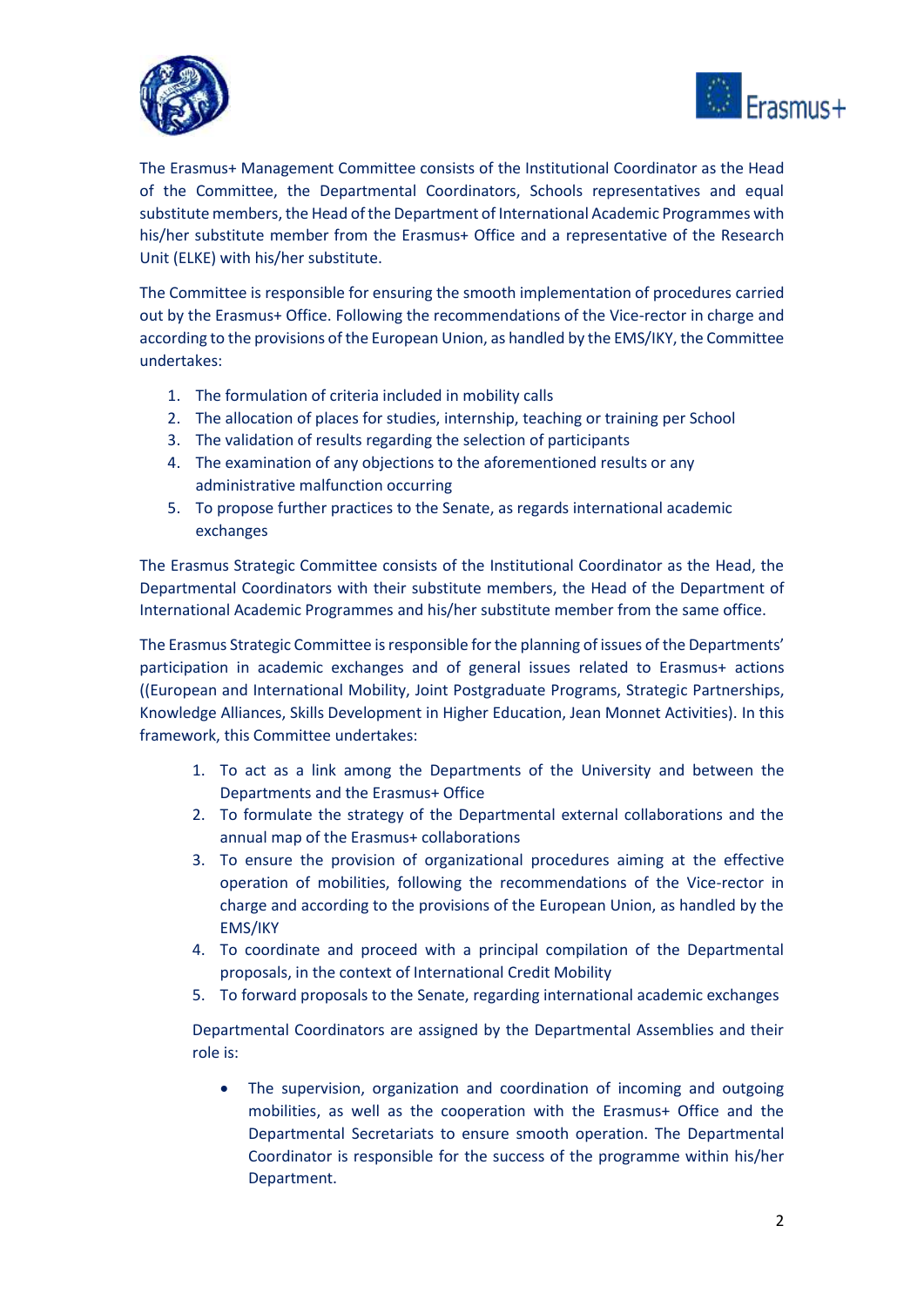



- The care and expansion of the collaboration network with new partners and the support of existing collaborations with Institutions from abroad, encouraging thus partnerships, student/staff mobility and Departmental Erasmus+ actions and initiatives
- The connection between the academic community, the Erasmus+ Office and the partner institutions
- The promotion of Erasmus+ Institutional actions

## **Chapter 3**

## **Planning and Implementation of Erasmus+ Mobility**

The University of the Aegean implements Action KA103 "Student and staff mobility between Program Countries" and Action KA107 "International Credit Mobility between programme countries and partner countries". In this context, the opportunity to move for studies and/or internship is provided to students of Higher Education Institutions. Also, the opportunity for the academic and administrative staff to move for teaching or teaching or training is provided.

The Erasmus+ Office, at the Department of International Academic Programmes of the University of the Aegean, is in charge of the administrative support of the implementation of mobilities. Its staff provides guidance to incoming and outgoing participants of the programme and remains in constant cooperation with Departmental Coordinators and Departmental Secretariats; also observes that formal procedures are followed, according to the rules set by the European Commission and the National Agency IKY. In addition, the Office participates in publicity and informative actions and is constantly trained on issues related to the programme.

The Erasmus+ Office submits proposals to the National Agency, after the respective calls. EMS/IKY announces the distribution to HEIs, after the end of the procedure.

The Erasmus+ Management Committee sets the criteria of selection for outgoing students for studies and/or internship and for outgoing staff for teaching and training, which apply to principles of equality and are compatible with the principles also established by the European Commission and the National Agency IKY.

The Erasmus+ Office announces the calls of mobility, which are also published on its webpage. Applications are submitted via e-mail, within the designated deadlines. The Institutional Coordinator convenes the Management Committee, which validates the lists of selection and decides upon the mobilities.